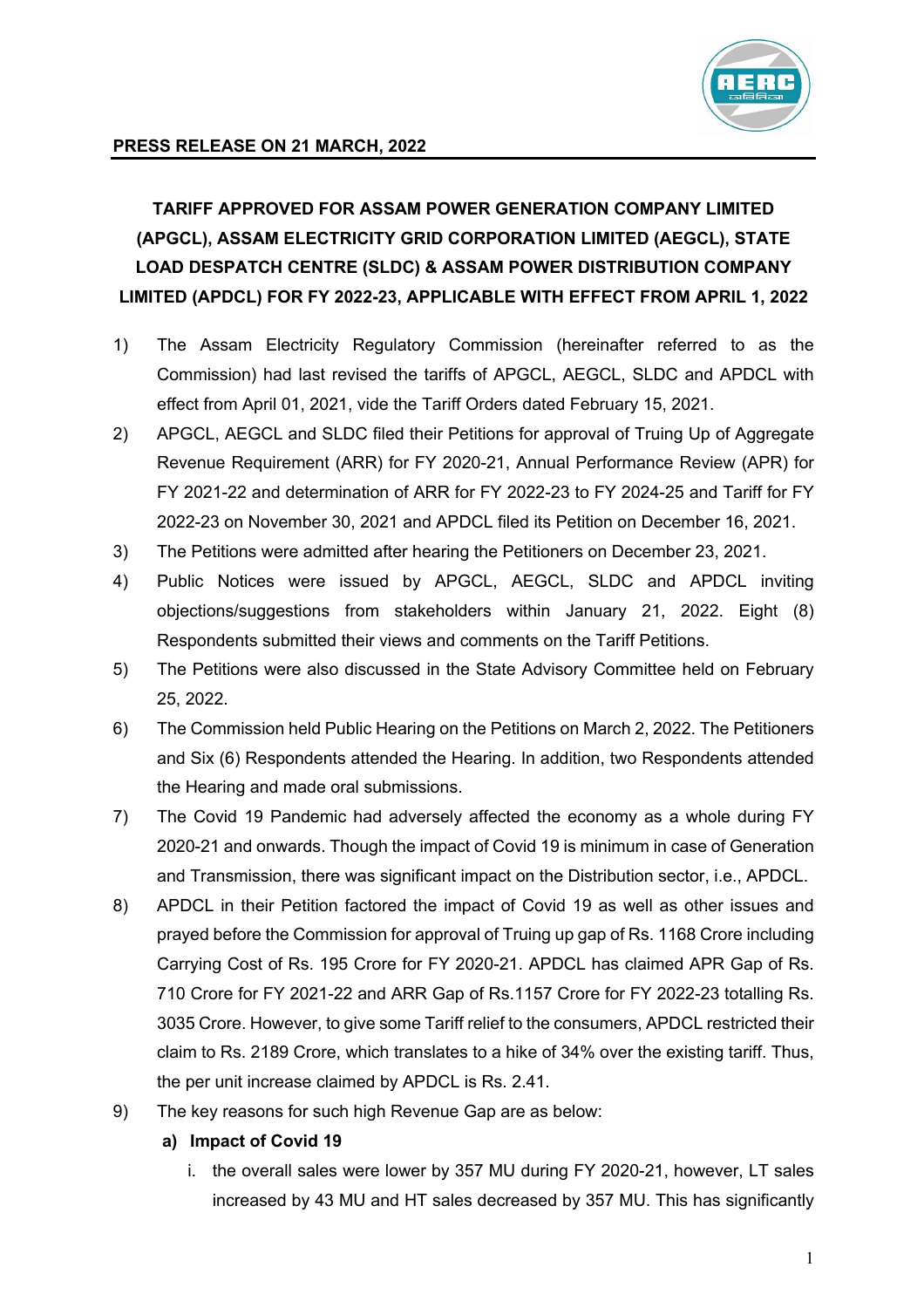

impacted the revenue of APDCL, i.e., revenue lower by Rs. 780 Crore.

ii. lower sales to the consumers resulted in selling surplus power at a lower rate. During FY 2020-21, APDCL sold surplus power of 1328 MU at a loss of Rs. 1.44 per unit resulting in total revenue loss of Rs. 191 Crore.

#### **b) Distribution Loss**

APDCL has reported higher distribution loss of 18.55% as compared to 15.5% approved by the Commission. The higher distribution losses have resulted in higher power purchase cost of Rs. 158 Crore, of which only a part, i.e., Rs. 53 Crore is passed on to the consumers.

#### **c) Non availability of Kopili I &II of NEEPCO and KLHEP of APGCL**

- i. Both the units of Kopili I & II were broken down due to natural disaster since October 2019, which was the cheapest power available @Rs. 1.40 per unit. Thus availability to APDCL was lower by 580 MU (100 MW).
- ii. KLHEP unit of APGCL (with tariff  $@$  Rs. 2.48 per unit only) was on shut down from Sept 2020 to March 2021 due to landslide etc. Thus, there was lower generation of 187 MU during FY 2020-21.
- iii. The above shortfall of 767 MU had to be purchased from Power Exchange at average rate of Rs. 3.96 per unit resulting in increase in power purchase cost by around Rs. 180 Crore.
- **10) The Commission, after considering all representations, written submissions and issues raised by the Respondents and on consideration of the prayers of the utilities has taken a conscious view while issuing the Tariff Orders for the Utilities for FY 2022-23. The Commission has taken utmost care to protect the interest of the consumers as well as the Utilities in arriving at its decision.**
- 11) The Commission has approved the station-wise ARR of APGCL for FY 2022-23 and approved the overall generation tariff of Rs. 3.49 per kWh for FY 2022-23, based on the latest fuel costs. The Commission has approved a surplus of Rs 32.32 Crore on account of Truing-up of FY 2020-21. The Commission has also approved tariff for NRPP as Rs. 3.39 per unit.
- 12) The Commission has approved the ARR of AEGCL for FY 2022-23 at Rs. 460 Crore. The Commission has approved a surplus of Rs. 31.54 Crore on account of Truing-up of FY 2020-21. The Commission has approved the Transmission Charge of Rs. 0.43 per kWh for FY 2022-23.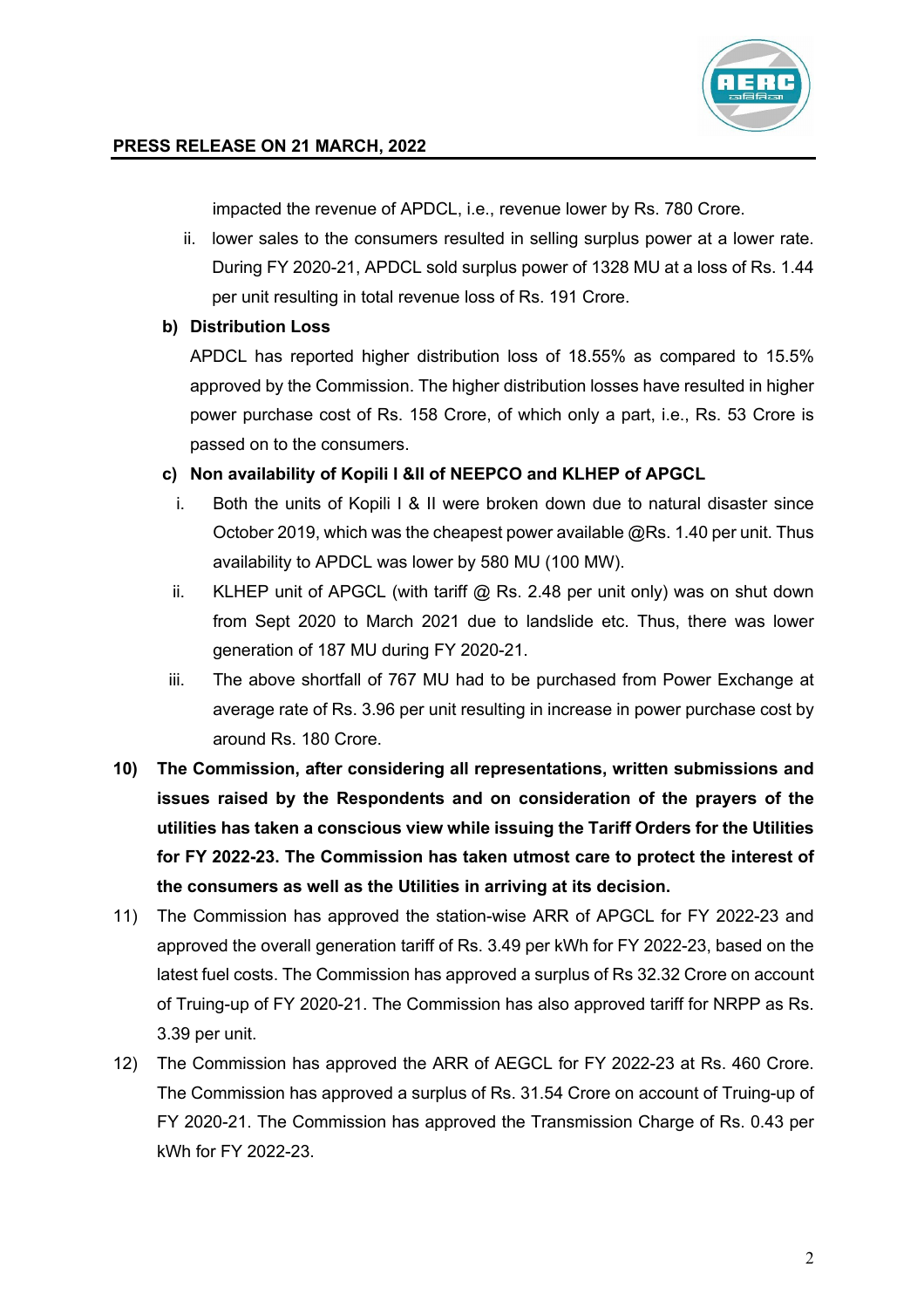

- 13) The Commission has approved separate ARR of SLDC at Rs. 6.50 Crore. The Commission has approved SLDC Charges of Rs. 96.49/MW/day for FY 2022-23.
- 14) **The salient features of the Commission's Order for APDCL are as follows**:
	- a) The Commission has approved the cumulative revenue gap of Rs.946 Crore against the claim of Rs. 2189 Crore by APDCL for FY 2022-23. While considering the revenue gap, the Commission has allowed only the prudent costs permitted by the Regulations.
	- b) To ease the burden on the consumers, the Government of Assam has committed to provide an amount of Rs. 400 Crore as Power Purchase Subsidy to APDCL in FY 2022-23.
	- c) After consideration of the subsidy of Rs. 400 Crore the net gap required to be recovered through Tariff for FY 2022-23 works out to Rs. 546 Crore.
	- d) The Average Cost of Supply (ACoS) for FY 2022-23 works out to Rs. 8.14 per kWh, as against APDCL's proposal of Rs. 9.25 per kWh.
	- **e) There is an overall increase of around 8% in the tariff for FY 2022-23 over tariff for FY 2021-22 which translates to average increase of Rs. 0.59 per unit.**
	- f) The Commission has factored the increase in both Fixed and Energy charge rates.
	- g) The cross-subsidy in tariff between consumer categories has been kept within the limit of +20%.
	- h) The revised category-wise tariffs applicable for APDCL for FY 2022-23 with effect from April 1, 2022, have been given in the Annexure enclosed.
	- i) APDCL shall levy category-wise tariffs after adjusting the amount of category-wise subsidy, if provided by the Government of Assam.

**15) The key changes approved in the tariffs are:**

- **a) The energy charges have been increased by 25 paise to 50 paise and fixed charges have been increased by Rs. 10 to Rs. 50/kW across different consumer categories to recover the revenue gap of Rs. 546 Crore.**
- **b) The Commission has allowed 20% rebate on total energy charge to the Oxygen manufacturing plants for their continued contribution by supplying Oxygen during Covid period.**
- **c) The Commission has also decided to categorise Charitable Organisations involved in eradicating hunger specially for children under educational institutions, i.e., General Purpose (b) and HT Bulk Supply(i).**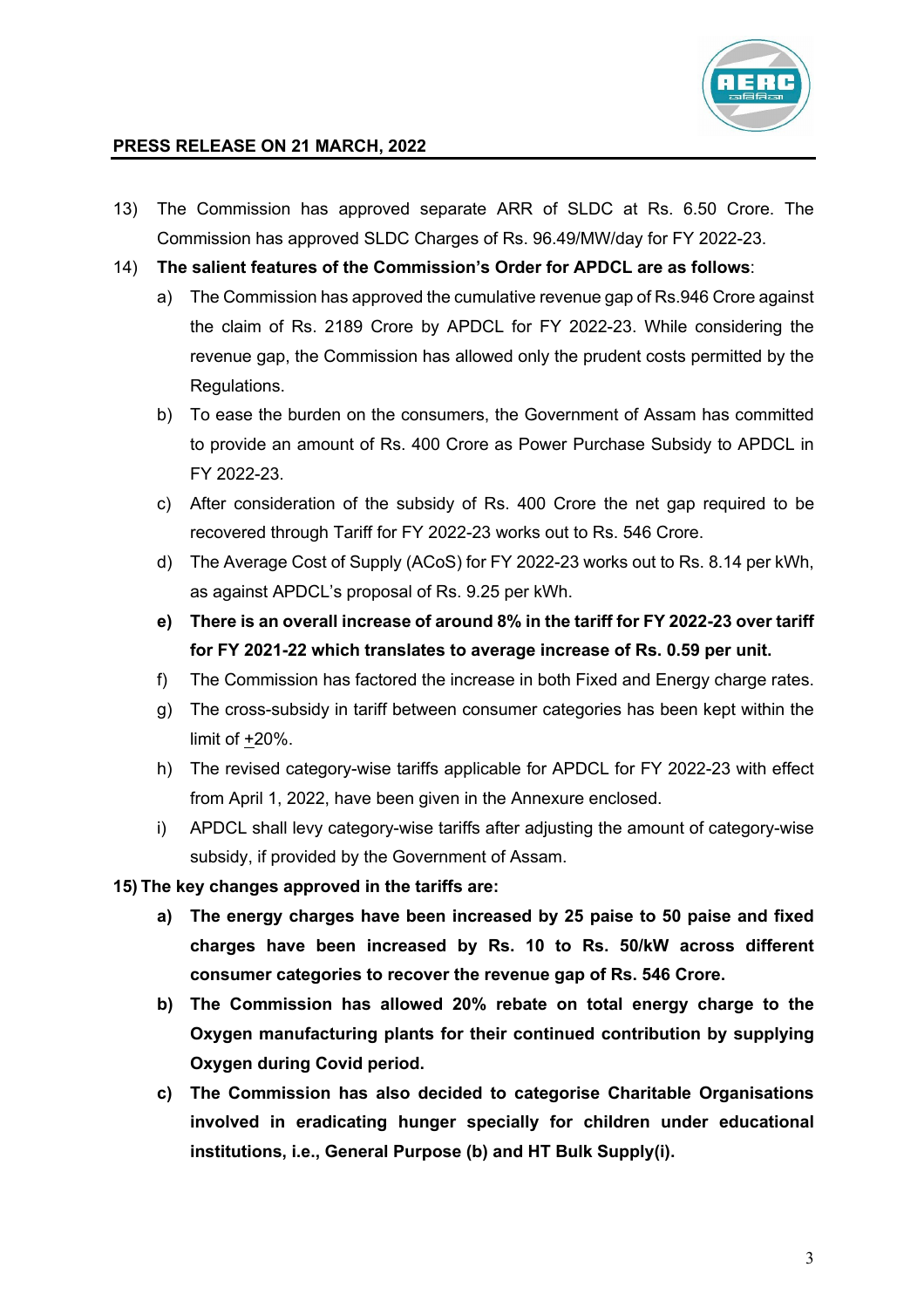

**d) The consumption limit for Jeevan Dhara category has been increased from existing 1 unit per day to 1.5 unit per day, i.e., 30 units per month to 45 units per month.**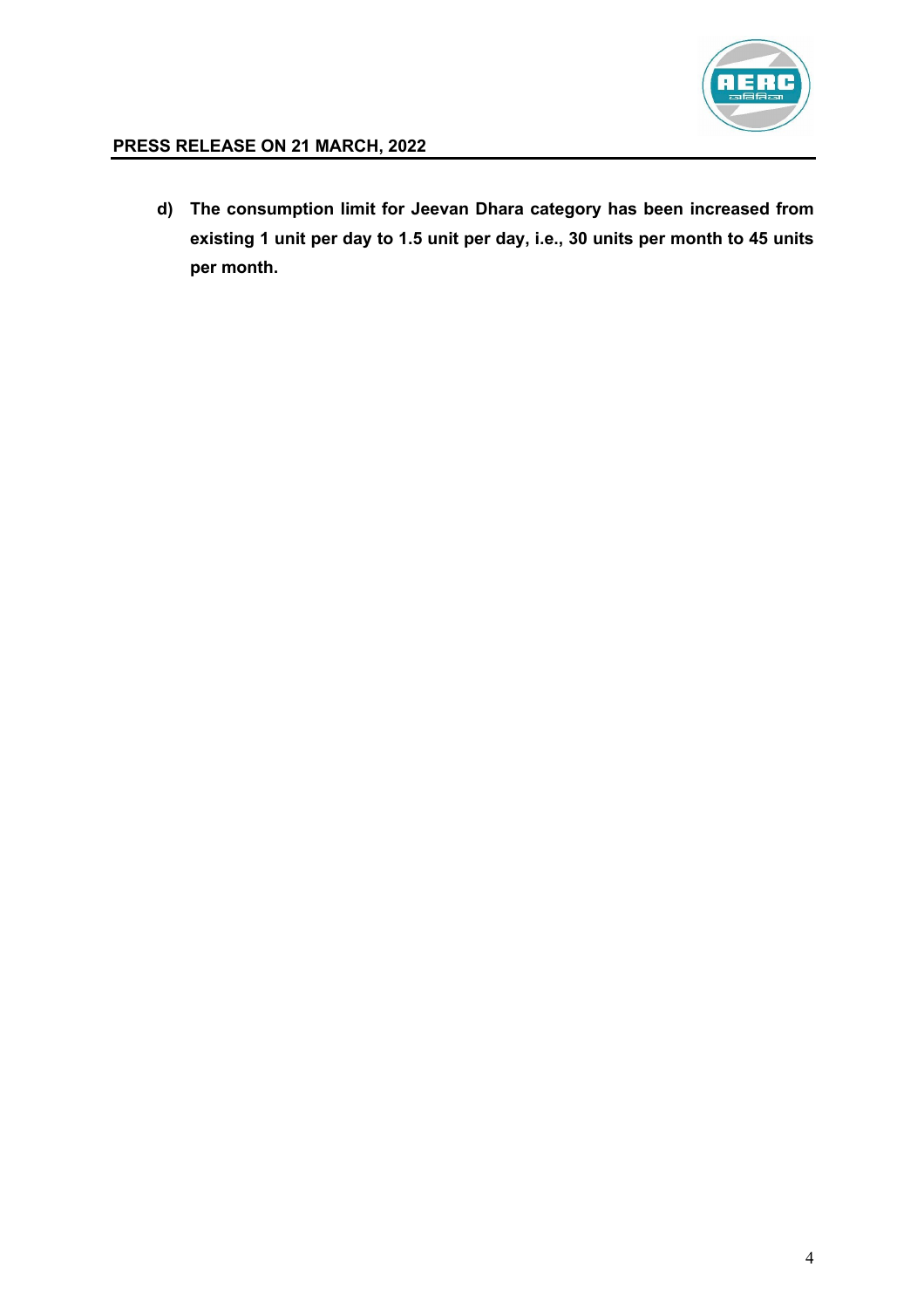

## **Annexure: Category-wise tariff for APDCL's consumers applicable with effect from April 1, 2022**

| SI. No.       | <b>Consumer Category</b>                                | <b>Fixed Charges (Rs/kW/mth or</b><br>Rs/kVA/mth) |                 |                | <b>Energy Charges (paise per kWh)</b> |            |                |  |
|---------------|---------------------------------------------------------|---------------------------------------------------|-----------------|----------------|---------------------------------------|------------|----------------|--|
|               |                                                         | <b>Existing</b>                                   | Increase/       | <b>Revised</b> | <b>Existing</b>                       | Increase/  | <b>Revised</b> |  |
|               |                                                         | <b>Tariff</b>                                     | (Decrease)      | tariff         | <b>Tariff</b>                         | (Decrease) | tariff         |  |
|               | <b>LT Category</b>                                      |                                                   |                 |                |                                       |            |                |  |
| $LT-1$        | Jeevan Dhara                                            | 20                                                | 10              | 30             | 425                                   | 40         | 465            |  |
| LT-II         | Domestic A- below 5 kW                                  |                                                   |                 |                |                                       |            |                |  |
|               | 0 to 120 units per month                                | 50                                                | 10 <sup>1</sup> | 60             | 490                                   | 40         | 530            |  |
|               | 121 to 240 units per month                              | 50                                                | 10 <sup>1</sup> | 60             | 615                                   | 45         | 660            |  |
|               | <b>Balance units</b>                                    | 50                                                | 10 <sup>1</sup> | 60             | 715                                   | 45         | 760            |  |
| LT-III        | Domestic-B 5 kW and above up to 25 kW                   | 50                                                | 10              | 60             | 675                                   | 40         | 715            |  |
| <b>LT-IV</b>  | Commercial Load above 0.5 kW and up to 25 kW            | 130                                               | 10 <sup>1</sup> | 140            | 720                                   | 40         | 760            |  |
| <b>LT-V</b>   | <b>General Purpose Supply</b>                           |                                                   |                 |                |                                       |            |                |  |
| A             | Non-commercial and Non-domestic users                   | 145                                               | 10 <sup>1</sup> | 155            | 615                                   | 40         | 655            |  |
|               | Government Primary and Secondary / Higher Secondary     |                                                   |                 |                |                                       |            |                |  |
| B             | Schools/Charitable Institutions involved in eradicating | 70                                                | 10              | 80             | 615                                   | 30         | 645            |  |
|               | hunger                                                  |                                                   |                 |                |                                       |            |                |  |
| <b>LT-VI</b>  | <b>Public Lighting</b>                                  | 120                                               | 10 <sup>1</sup> | 130            | 625                                   | 25         | 650            |  |
| <b>LT-VII</b> | Agriculture up to 25 kW                                 | 45                                                | 10              | 55             | 430                                   | 35         | 465            |  |
| $LT-VIII(i)$  | Small Industries Rural up to 25 kW                      | 50                                                | 10              | 60             | 475                                   | 40         | 515            |  |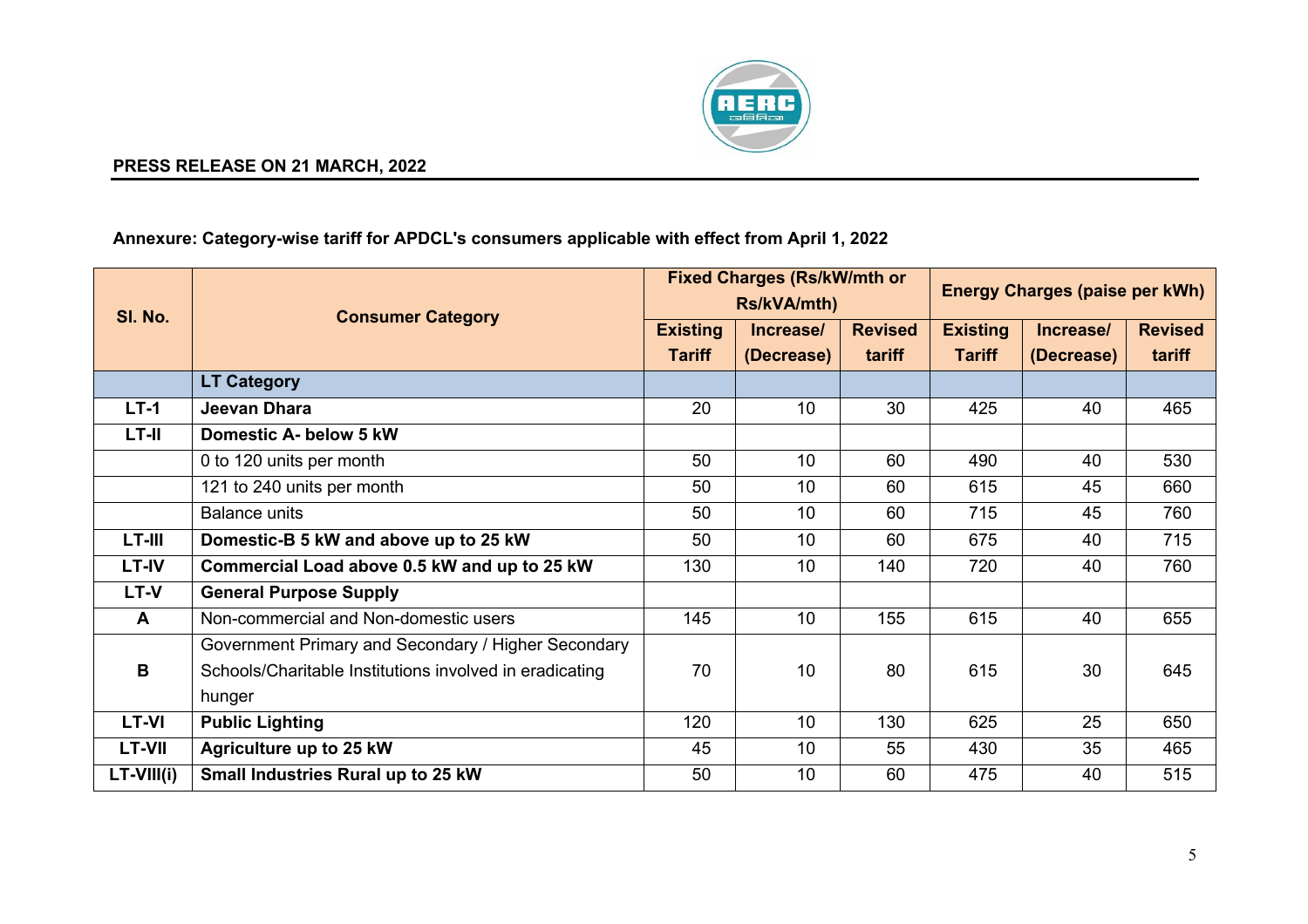

| SI. No.     | <b>Consumer Category</b>                                   | <b>Fixed Charges (Rs/kW/mth or</b><br>Rs/kVA/mth) |            |                | <b>Energy Charges (paise per kWh)</b> |            |                |
|-------------|------------------------------------------------------------|---------------------------------------------------|------------|----------------|---------------------------------------|------------|----------------|
|             |                                                            | <b>Existing</b>                                   | Increase/  | <b>Revised</b> | <b>Existing</b>                       | Increase/  | <b>Revised</b> |
|             |                                                            | <b>Tariff</b>                                     | (Decrease) | tariff         | <b>Tariff</b>                         | (Decrease) | tariff         |
| LT-VIII(ii) | Small Industries Urban up to 25 kW                         | 60                                                | 10         | 70             | 500                                   | 40         | 540            |
| LT-IX       | <b>Temporary Supply</b>                                    |                                                   |            |                |                                       |            |                |
|             | Domestic                                                   | 85                                                | 10         | 95             | 909                                   | 40         | 949            |
|             | Non-Domestic Non-Agriculture                               | 135                                               | 10         | 145            | 1119                                  | 40         | 1159           |
|             | Agriculture                                                | 45                                                | 10         | 55             | 435                                   | 40         | 475            |
| LT-X        | <b>LT Electric Vehicles Charging Stations</b>              | 130                                               | 10         | 140            | 510                                   | 40         | 550            |
|             | <b>HT Category</b>                                         |                                                   |            |                |                                       |            |                |
| HT-I        | HT Domestic above 25 kW (30 kVA)                           | 50                                                | 10         | 60             | 680                                   | 40         | 720            |
| $HT-II$     | HT commercial above 25 kW (30 kVA)                         | 180                                               | 20         | 200            | 710                                   | 50         | 760            |
| HT-III      | <b>Public Water Works</b>                                  | 135                                               | 10         | 145            | 605                                   | 30         | 635            |
| HT-IV       | Bulk Supply above 25 kW (30 kVA)                           |                                                   |            |                |                                       |            |                |
| $HT-IV(i)$  | Educational Institutions/ Charitable Institutions involved | 130                                               | 10         | 140            | 645                                   | 30         | 675            |
|             | in eradicating hunger                                      |                                                   |            |                |                                       |            |                |
| $HT-IV(ii)$ | <b>Others</b>                                              | 180                                               | 20         | 200            | 720                                   | 50         | 770            |
| $HT-V(A)$   | HT Small Industries above 25 kW (30 kVA) and up to         | 70                                                | 10         | 80             | 545                                   | 40         | 585            |
|             | <b>50 kVA</b>                                              |                                                   |            |                |                                       |            |                |
| $HT-V(B)$   | HT Industries-1 50 kVA to 150 kVA                          | 160                                               | 30         | 190            | 585                                   | 40         | 625            |
| $HT-V(C)$   | HT Industries-II above 150 kVA (Option 1)                  | 220                                               | 50         | 270            | 635                                   | 30         | 665            |